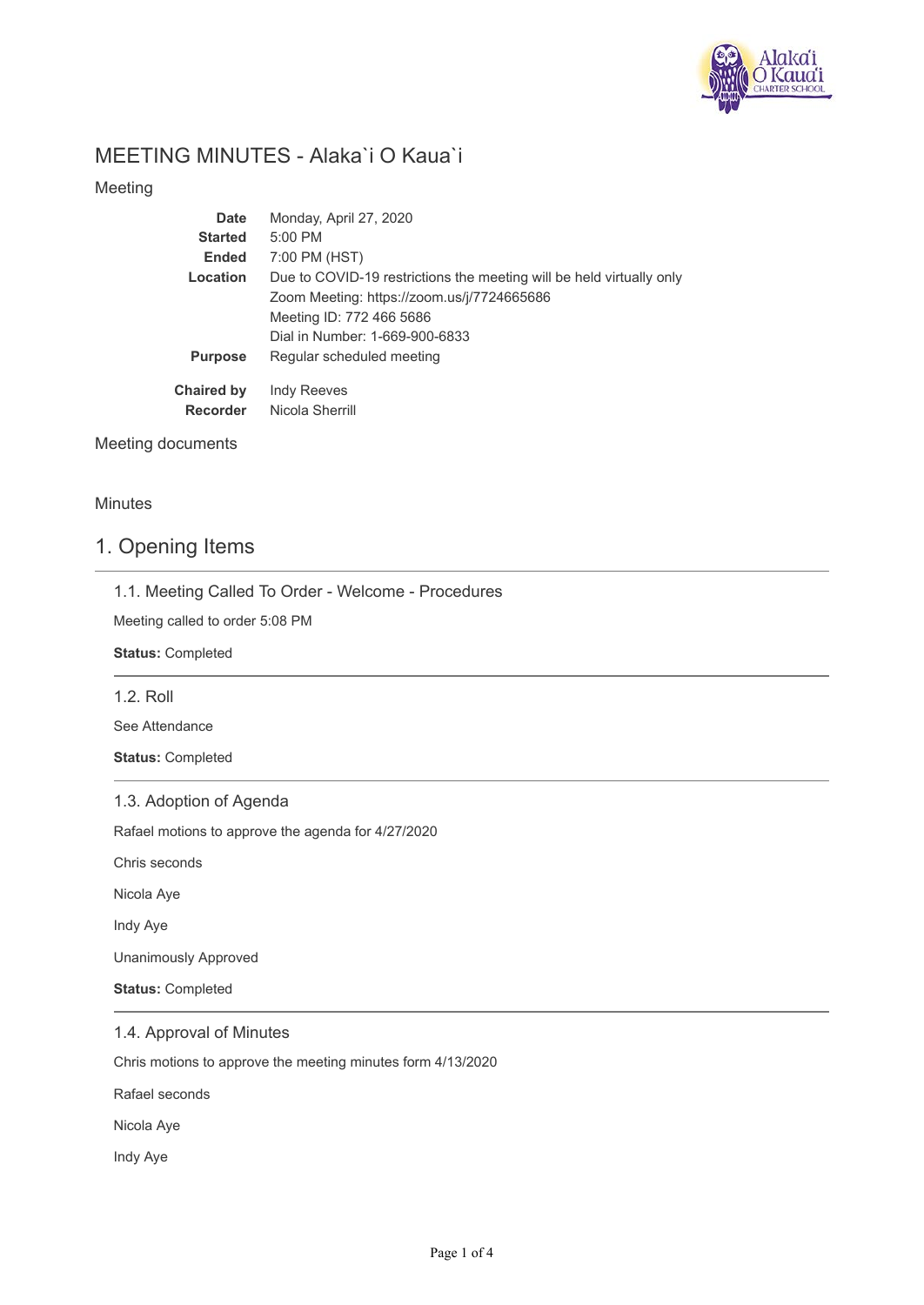

Unanimously Approved

**Status:** Completed

Minutes-2020-04-13-v1.pdf

## 2. Curriculum Moment

2.1. Curriculum Moment

None

**Status:** Completed

## 3. Comments From Guests

### 3.1. Comments

Guests provided comments regarding preschool and parent supported marketing

**Status:** Completed

### 4. Administrative Reports

### 4.1. School Director Report

- Education/Curriculum
- Facilities
- **Enrollment**
- Fundraising / PTO
- Personnel

Fred delivered directors report. See attached report

**Status:** Completed

#### 4.2. Service Provider Report

Jonelle delivered the service provider report. See attached report

**Status:** Completed

2020 March Alaka'i O Kaua'i Service Provider Report - Sheet1.pdf

#### 4.3. Financial Report

Yvette delivered financial report. See attached reports

**Status:** Completed

#### 4.4. Board Committee Reports

- Chair Report
- Treasurer Report
- Transportation Report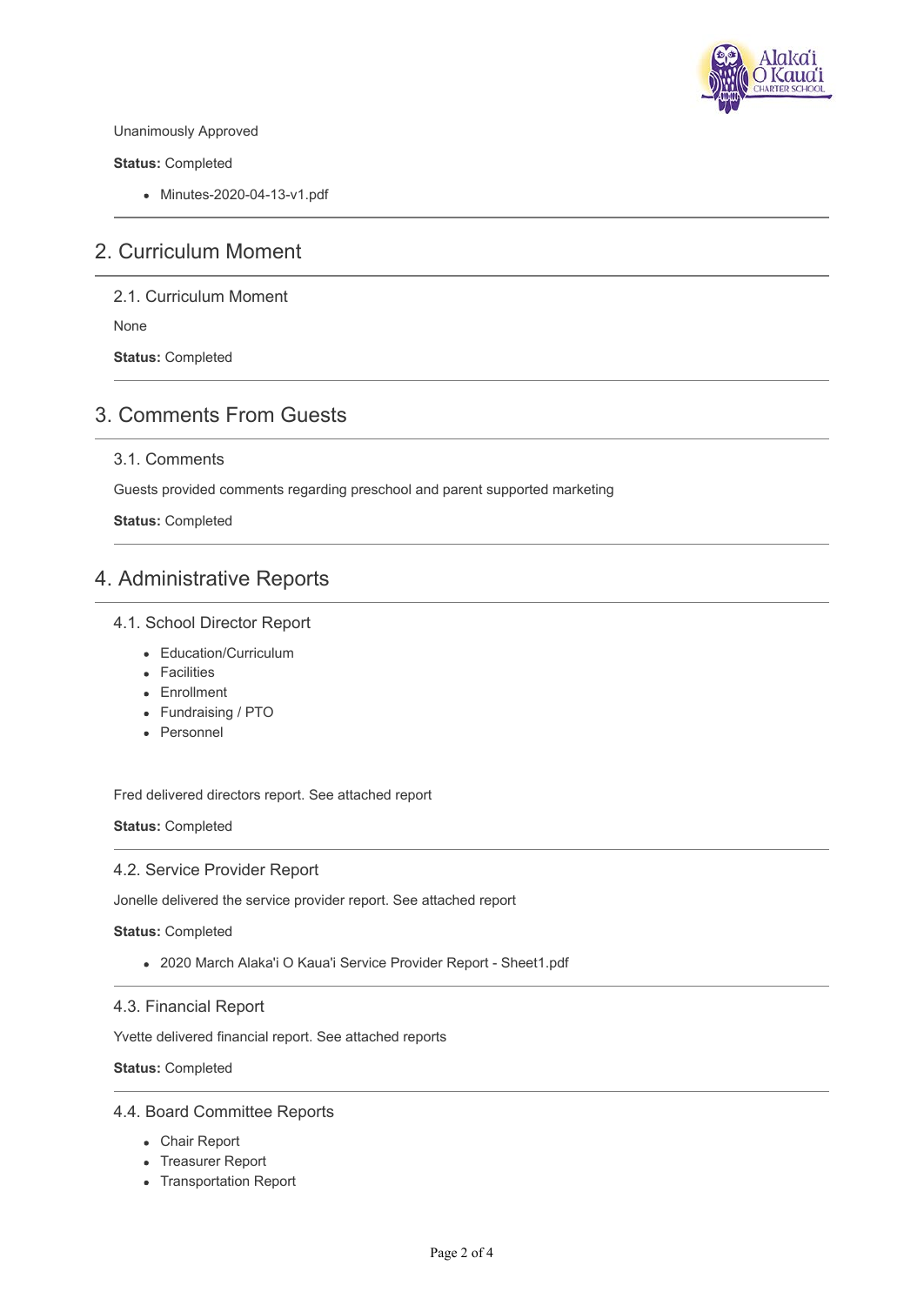

Outreach/Media

**Status:** Deferred until 5/18/2020

### 5. Action Items

5.1. Consider Service Agreement

Tabled - AG Review

**Status:** Deferred until 5/18/2020

### 5.2. Consider school sign

Tabled - Lessor review

**Status:** Deferred until 5/18/2020

Signage\_Quote\_Alakai\_04272020.pdf

5.3. Consider Bussing Proposal

Transportation - Review of proposed bus contract

**Status:** Deferred until 5/18/2020

Bus\_Proposal\_AlakaiOKauai04272020.pdf

### 6. Closing Items

6.1. Next Meeting Date Next meeting Monday 5/18/2020 at 5PM via ZOOM Due to COVID-19 restrictions the meeting will be held virtually only Zoom Meeting: https://zoom.us/j/7724665686 Meeting ID: 772 466 5686 Dial in Number: 1-669-900-6833 **Status:** Completed

# 7. Executive Session (as and if needed)

7.1. Executive Session Board moves into Executive session 6:53 pm Board moves out of Executive session 8:24 pm **Status:** Completed

# 8. Adjournment